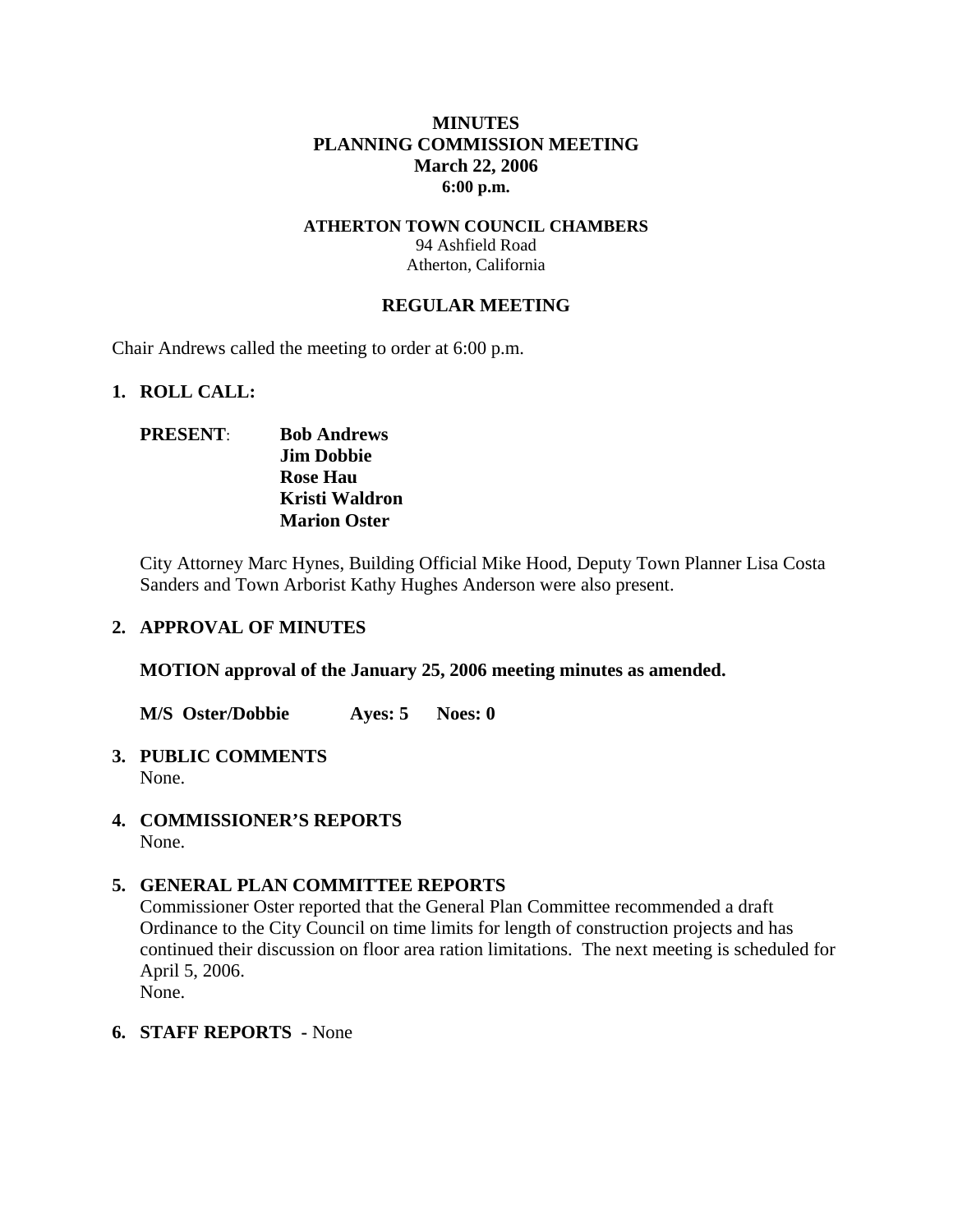## **7. NEW BUSINESS – Annual Master Plan Update – Sacred Heart Schools, 150 Valparaiso**

Sandy Dubinsky, Sacred Heart Schools, reviewed the plan and indicated the new items on the plan include new fencing and landscaping. She noted the most immediate project is the sewer replacement project that would likely start in early June with completion in mid-August. They also plan to install artificial turf starting in mid May with completion in mid August. She noted holding a neighbor meeting on the plan with only one person attending.

Commissioners discussed the master plan. In response to a question, Ms. Dubinsky indicated that they hope to start construction on the field house in sate September.

## **MOTION to accept the update report on the Sacred Heart Master Plan for filing.**

**M/S Oster/Hau M/S Oster/Dobbie Ayes: 5 Noes: 0** 

## **PUBLIC HEARINGS**

**8. Heritage Tree Removal Permit and Mitigated Negative Declaration – 62 Isabella Avenue**– Heritage tree removal request to allow the removal of eight heritage trees. Atherton Municipal Code section 8.10.

Lisa Costa Sanders presented the staff report and noted the reasons outlined in the staff report to support the removal of the heritage trees due to the extensive on-site screening and with the replacement landscape plan.

Kathy Hughes Anderson indicated that the trees were carefully evaluated to make sure full trees or groves are maintained. In response to a question, Ms. Hughes Anderson indicated that she will take a look at the three Oak trees on Isabella and will work with the homeowner to maintain these trees.

Lisa Steiny, applicant, indicated that she would like to make the landscaping more natural rather than a wall of redwood trees. She also indicated that her neighbor to the rear is supportive of the tree removals and the new landscape plan. In response to a question, Ms. Steiny indicated that tree #32 is not dead and they would like to wait and see how it does.

## CLOSED PUBLIC HEARING

**MOTION to find that the Initial Study and Draft Mitigated Negative Declaration prepared for this project are adequate and in conformance with the Californial Environmental Quality Act and Adopt the Mitigated Negative Declaration:** 

**M/S Dobbie/Waldron Ayes: 5 Noes: 0**